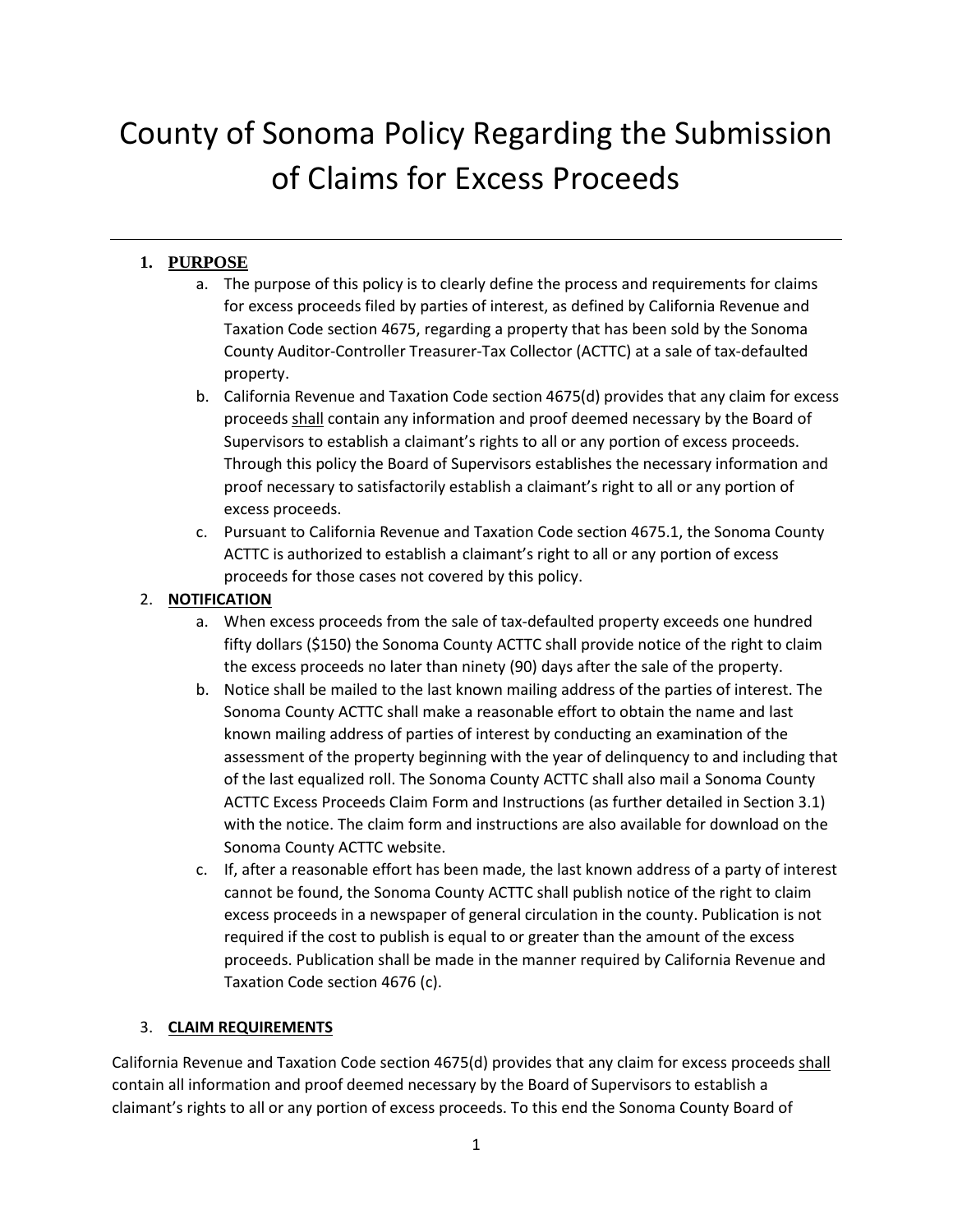Supervisors has determined that the following information and proof is required on the claim form and as supporting documentation in order to establish a claimant's rights to all or any portion of excess proceeds.

#### 3.1 **INFORMATION ON FORM**

- a. Sonoma County ACTTC Excess Proceeds Claim Form. A claimant must use the Excess Proceeds Claim Form developed by the Sonoma County ACTTC office. The Excess Proceeds Claim Form is mailed to parties of interest, along with notice and instructions, and is also available for download on the Sonoma County ACTTC website.
- b. The Excess Proceeds Claim Form will also be provided upon request via standard USPS mail, email, or fax.
- c. Failure to provide any information required on the Excess Proceeds Claim Form will result in denial of the claim.
- d. The Excess Proceeds Claim Form must contain the following information:
	- 1. Assessor Parcel number;
	- 2. Last Assessee/Owner of Record;
	- 3. Property Address;
	- 4. Date of tax sale;
	- 5. Date tax deed recorded;
	- 6. Final date to submit claim;
	- 7. Amount or percentage of claim from available excess proceeds;
	- 8. Your filing status (e.g. Lienholder of Record; Owner of Record; Qualified Heir of Owner of Record; Assignee of a Party of Interest);
	- 9. Name, address, and telephone number; and
	- 10. Photo Identification.
		- i. Driver's license, State identity card, Military identification card, passport, or other government-issued identification.
		- ii. Legal entities must also include photo identification of authorized signer.
		- iii. If claimant's name is different from the lienholder or person with title of record, provide documentation that verifies claimant's name change, such as marriage license or court order.
	- 11. The claim form must be verified under penalty of perjury and notarized. Affirmation must be in accordance with Government Code Section 8202.

#### 3.2 **SUPPORTING DOCUMENTATION**

Listed below is documentation required to prove a claim for excess proceeds. All documentation must be submitted with the valid claim form.

Sonoma County does not accept lost document affidavits in lieu of the original documents. Copies of any promissory note(s) and/or modifications of the promissory note(s) are unacceptable as such instruments are negotiable certificates that may be sold, assigned, transferred or pledged by indorsement to the original instrument itself without a separate assignment of the security. The only alternative to providing an original promissory note is a court order pursuant to California Civil Code section 3415 which establishes the existence and terms of a lost note.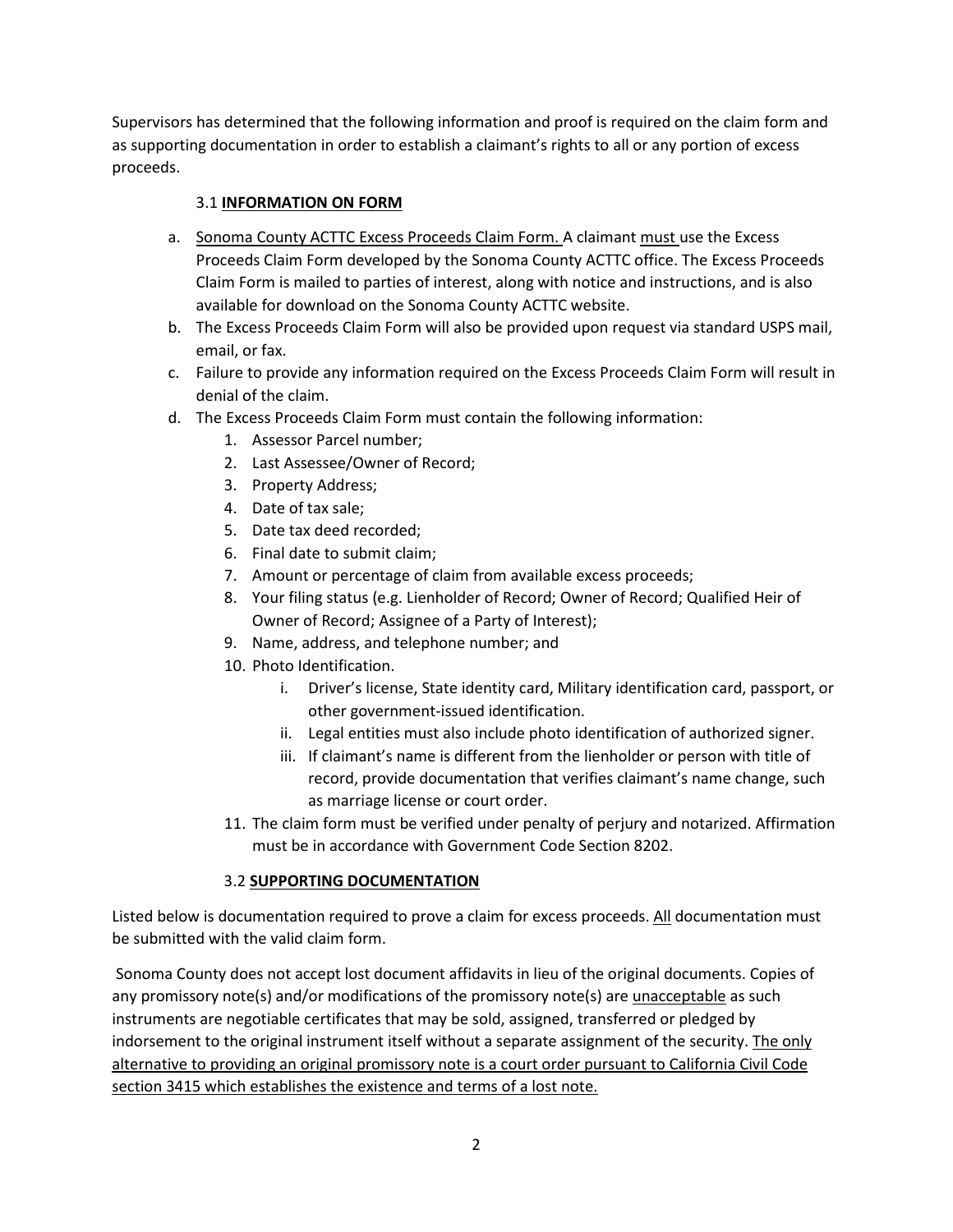Where original documents are submitted they will be returned to the claimant(s) upon request.

#### a. **MORTGAGE LENDERS AND DEED OF TRUST BENEFICIARIES**

- 1. The original promissory note and all modifications (if any) (or court order pursuant to California Civil Code section 3415);
- 2. The original or recorded copy of the Deed of Trust/Mortgage;
- 3. The original or recorded copy of assignments (if any);
- 4. A statement setting forth:
	- a. the original amount of the obligation;
	- b. any advances or modifications to the original obligation;
	- c. the total amount of payments received and date(s) received;
	- d. the amount still due and payable as of the date of the sale of the tax defaulted property;
	- e. if the note was in default according to its terms at the time of sale (other than for defaulted taxes) claimant must also submit documentation evidencing all collection efforts.

#### b. **JUDGMENT CREDITORS**

- 1. Proof that the judgment debtor is the person(s) who possessed record ownership of the property sold at the tax sale;
- 2. A recorded copy of the judgment(s);
- 3. Statement or Orders setting forth any modifications(s) to the Judgment;
- 4. Total amount of payments received and date(s) received; and
- 5. Amount still due and payable as of the date of the sale of the tax defaulted property.

## c. **PERSON(S) WITH TITLE OF RECORD**

- 1. Submit original recorded documents (e.g., deed, death certificate, court order) to support the claim. Copies of these documents may be accepted only if accompanied by additional documentation sufficient to support the claim (e.g., utility bills for the property in the claimant(s)'s name such as power, television, internet subscriptions, and original tax bills). If copies are submitted, rather than original recorded documents, the supporting documentation must prove that the claimant was the person with title of record at the time of sale.
- 2. If title to the property was in a recorded trust, claimant must submit the original trust document indicating that the claimant(s) is/are the trustee(s) or successor trustee(s) of the trust authorized to file all claims on behalf of the trust. Should the claimant(s) be unable to produce a recorded grant deed, proof of title of record may be established through other recorded instruments, Assessor's records, or other information, in the sole discretion of the Sonoma County ACTTC.

## d. **QUALIFIED HEIRS OF PERSON(S) WITH TITLE OF RECORD**

1. A qualified heir must submit all documentation required to prove his or her legal standing as an heir to the Person(s) with Title of Record.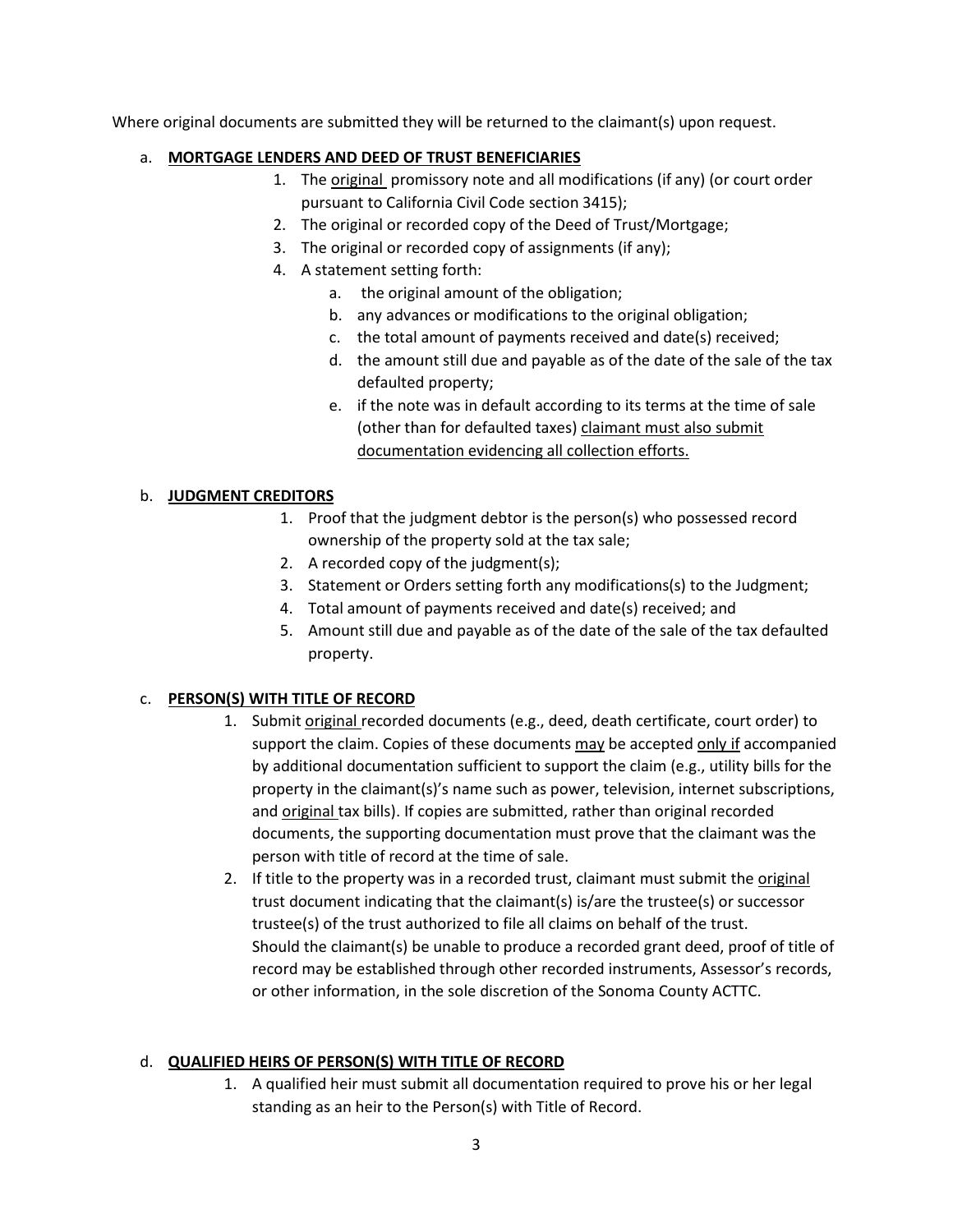- 2. A notarized probate affidavit, verified under penalty of perjury and executed by all claimant(s), pursuant to California Probate Code sections 13100-13116. A form is available for download on the Sonoma County ACTTC website.
- 3. Last Will and Testament(s), if applicable.

## e. **CLAIMS FILED ON BEHALF OF ANY BUSINESS**

- 1. All claim forms must be signed by an individual with corporate authority for the business, such as an officer, general partner, or sole proprietor. In the case of a corporation, the parent corporation is merely a shareholder of its subsidiary corporation; it does not own the corporate property of its subsidiary. Therefore, a parent corporation, regardless of the percentage of shares owned, is not a party of interest of its subsidiary's recorded lien or title of record.
- 2. All business entities must provide proof of their Federal Employer Identification Number (FEIN) assigned to the business. Suggested documents include:
	- i. "Letter of Confirmation" from the IRS showing assignment of the FEIN
	- ii. Copy of received tax statement, such as:
		- a. IRS Form 1098, statement of interest paid; or
		- b. IRS Form 1099-INT or 1099-DIV, statement of interest or dividends earned; or
	- iii. IRS assignment of FEIN internet confirmation page;
	- iv. Tax returns, IRS Form SS-4 application or W-9 will not be accepted to verify FEIN.
- 3. In addition to the foregoing, the following documentation is also required, as applicable:

## **i. CORPORATION**

Provide proof that claimant is an officer of the corporation. Suggested documents include the following, but any documentation must demonstrate entitlement and authority to claim on behalf of a business:

- a. Corporate Resolution and/or The Articles of Incorporation;
- b. The most recent Statement of Information (or equivalent from state in which business operates) filed with the Secretary of State. If the business e-filed the Statement of Information, provide a copy of the Statement of Information and a copy of the payment receipt provided by the Secretary of State;
- c. Certificate of Dissolution; or
- d. Other documents may be accepted if they prove claimant is a corporate officer.

## **ii. LIMITED LIABILITY COMPANY**

Provide proof claimant is a manager or officer of the Limited Liability Company. Suggested documents include the following, but any documentation must demonstrate entitlement and authority to claim on behalf of a business: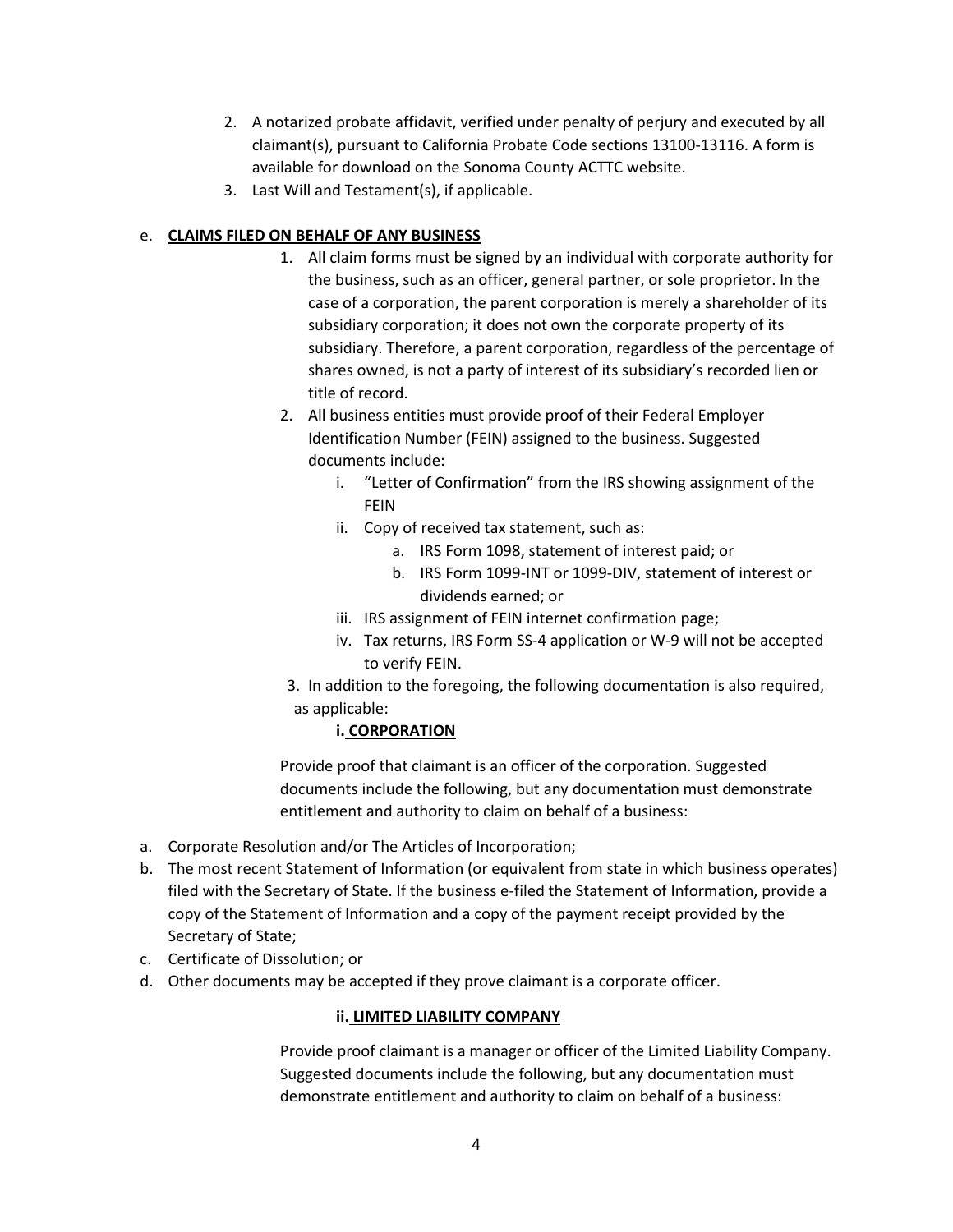- a. Company Resolution;
- b. Operating Agreement;
- c. Articles of Organization;
- d. The most recent Statement of Information filed with the Secretary of State. If the business efiled the Statement of Information, provide a copy of the Statement of Information and a copy of the payment receipt provided by the Secretary of State;
- e. Certificate of Dissolution; or
- f. Other documents may be accepted if they prove claimant is a manager or officer, in the sole discretion of the Sonoma County ACTTC.

#### **iii. LIMITED PARTNERSHIP**

Provide proof claimant is a general partner of the Limited Partnership. Suggested documents include the following, but any documentation must demonstrate entitlement and authority to claim on behalf of a business:

- a. Certificate of Limited Partnership filed with the Secretary of State. If the business e-filed, provide a copy of the document and a copy of the payment receipt provided by the Secretary of State;
- b. Partnership Agreement;
- c. Certificate of Dissolution; or
- d. Other documents may be accepted if they prove that the claimant is a general partner, in the sole discretion of the Sonoma County ACTTC.

## **iv. GENERAL PARTNERSHIP**

Provide proof claimant is a general partner of the General Partnership. Suggested documents include the following, but any documentation must demonstrate entitlement and authority to claim on behalf of a business:

- a. Statement of Partnership Authority;
- b. Partnership Agreement;
- c. Certificate of Dissolution; or
- d. Other documents may be accepted if they prove claimant is a general partner, in the sole discretion of the Sonoma County ACTTC.

#### **v. SOLE PROPRIETORSHIP**

Provide the following documentation:

- a. Current or final federal tax return, including Schedule C;
- b. Most current business license or facility permit; and
- c. Fictitious Business Name filing (filed with county), if applicable.

#### **vi. MERGER BUSINESS**

If the claim is for a business that has merged with or sold to another business, provide a copy of the merger or purchase agreement.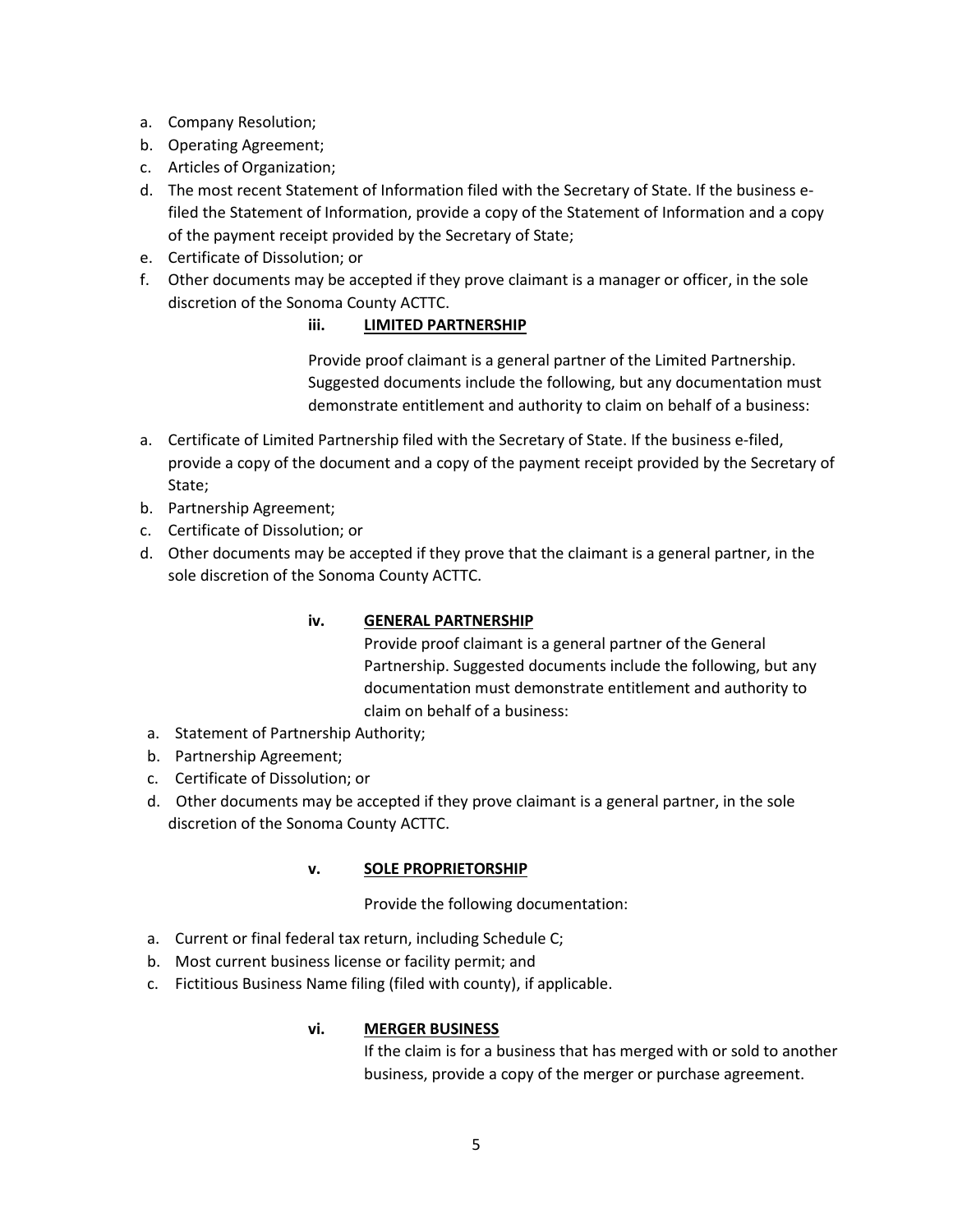## **vii. SUSPENDED BUSINESS**

 If the claim is for a business that was previously suspended by either the Secretary of State or the Franchise Tax Board (FTB), provide proof that the business is no longer suspended, which may include:

a. If the business was suspended by the Secretary of State, provide a Certificate of Good Standing. You can obtain the certificate by contacting the Secretary of State Information Services Office at (916) 657-5448, or by following the instructions located on the Secretary of State's website that links to their "Information Requests" page.

> If the business was suspended by the FTB, provide a copy of an Entity Status Letter. The letter can be obtained the letter by contacting the FTB.

## **f. ASSIGNEES OF A PARTY OF INTEREST**

- 1. Claimant must provide all proof required of any qualified claimant as defined in Section 3.2(a), (b), (c), (d), or (e) of this policy, as it applies to the particular legal standing of the assigning party.
- 2. The notarized affidavit, required by the Claim Form must contain the following information:
	- i. Proof that the amount and source of excess proceeds was disclosed to the party of interest; and
	- ii. That the party of interest was advised of his or her right to file a claim for excess proceeds on his or her own behalf directly with the county at no cost; and
- 3. Contact information of the party of interest, including name, address, and phone number.

## **4. SUBMISSION OF CLAIM**

- a. An individual claimant must file his or her own claim, unless he or she has chosen to assign his or her rights to another party.
- b. Multiple claimants may submit their individual claims, together in one envelope, only if they are sharing supporting materials. However a separate claim processing fee will be charged for each individual claim submitted.
- c. Multiple claimants (e.g. siblings, heirs, husband and wife) may file one joint claim with shared supporting materials only if they possess equal ownership rights (e.g. 50% each, 25% each, husband and wife as joint tenants, etc.). In this case there will be one claim processing fee charged, which will also cover one disbursement warrant. Each additional disbursement warrant will be charged an additional fee of thirty dollars (\$30).
- d. Mail completed claims and all attachments to:

Sonoma County Auditor-Controller Treasurer-Tax Collector RE: CLAIM FOR EXCESS PROCEEDS 585 Fiscal Drive, Room 100 Santa Rosa, Ca 95403

e. Claims will be accepted from agents, attorneys in fact, and persons with valid powers of attorney. Disbursements will be sent to the address of the attorney, agent, or attorney in fact, but shall only be made payable to the principal.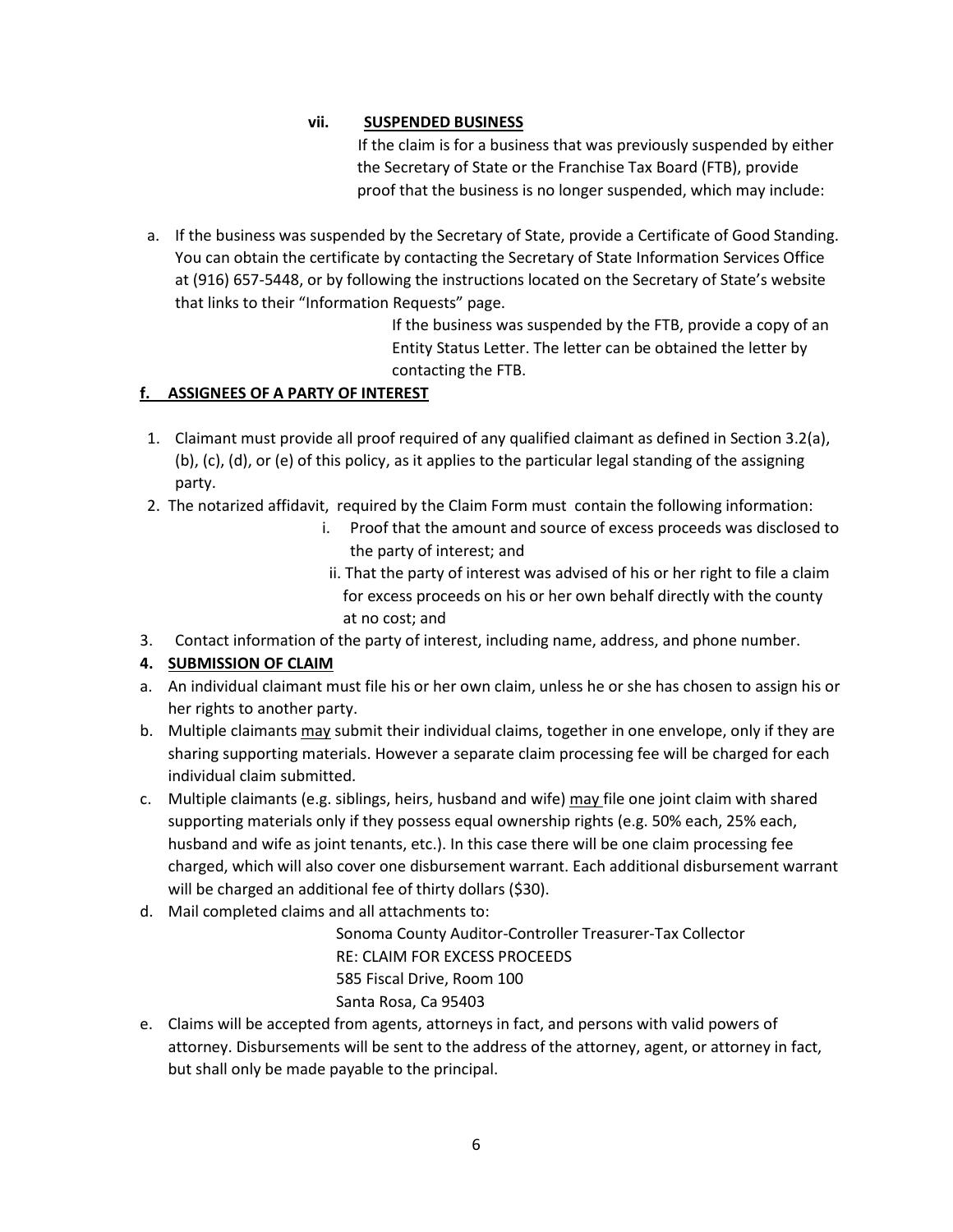- f. Under no circumstances shall any claimant be given additional time to file a valid Sonoma County ACTTC Claim Form, beyond the one year filing deadline. It is the claimant's responsibility to submit a complete form, including all necessary supporting documentation. Please read and follow all instructions before submitting a claim. The Sonoma County ACTTC's office is not responsible for informing the claimant of missing attachments or incomplete claims.
- g. Submission under Assignment. A party of interest in the property at the time of the sale may assign his or her right to claim the excess proceeds only by completing the "Assignment of Rights" section of the Sonoma County ACTTC Excess Proceeds Claim Form. This section of the form serves as a dated, written instrument that explicitly states that the right to claim the excess proceeds is being assigned; and that each party to the proposed assignment has disclosed to the other party all facts of which he or she is aware of relating to the value of the right that is being assigned. Any attempted assignment that does not comply with these requirements shall have no effect and will be disallowed.

#### **5. PRELIMINARY CLAIM REVIEW**

- a. Pursuant to California Revenue and Taxation Code section 4675, claims will be processed after one (1) year following the date of the recording of the deed to the purchaser.
- b. In order to receive consideration by the Sonoma County Board of Supervisors, completed claims must be postmarked before the expiration of one (1) year following the date of the recording of the deed to the purchaser.
- c. The Sonoma County ACTTC does not guarantee any preliminary review of claims received throughout the one (1) year period, however as time permits, ACTTC staff will attempt to review those claims that are filed during the first eleven (11) months following the recording of the deed to the purchaser in an effort to better serve the public. Therefore, as of the effective date of this policy, completed claims filed with the office of the Sonoma County ACTTC, within the first eleven (11) months following the recording of the deed to the purchaser, may undergo a preliminary review by staff. That preliminary review is intended as an opportunity to inform the claimant(s) of any necessary documentation that might not have been submitted before the claim is forwarded to the legal department for final review and processing. If a preliminary review is performed, staff will make  $only$  one (1) written attempt to notify the claimant(s) of</u> their preliminary findings in a Preliminary Claim Review letter, at the claimant's address shown on the Sonoma County ACTTC Excess Proceeds Claim Form, and provide them with information regarding what appears to be incomplete. The claimant(s) will have an opportunity to submit any additional documentation necessary to complete their original claim process up to the original deadline date for filing said claim. Missing documents or information will not be accepted after the original deadline for filing said claim. Again, the Sonoma County ACTTC does not guarantee any preliminary review of claims.
- d. Claims received during the final thirty (30) days of the one (1) year filing period will not undergo a preliminary review by staff. Claims received during that timeframe will only be reviewed and processed by the legal department following the deadline to file a claim for excess proceeds, which is one (1) year from the date of the recording of the deed to the purchaser. Therefore, it is the claimant's best interest to file claims as early as possible.
- e. The Sonoma County ACTTC does not accept unsolicited supporting documentation after the final date to submit claims. The only supporting documentation that will be accepted separate from